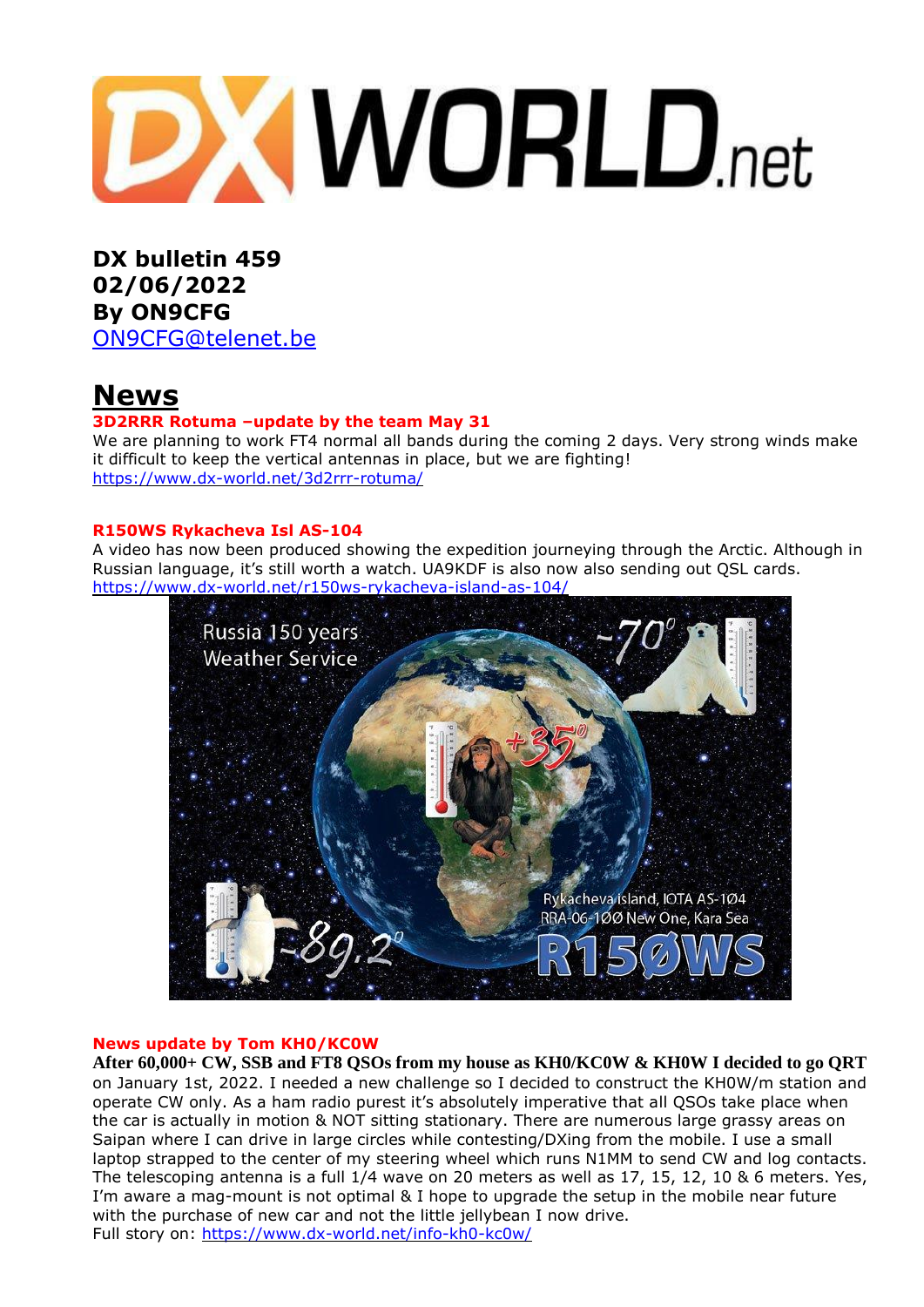# **DXCC timeline**

#### Last update: June 1, 2022 C<sub>5</sub>C 9X2AW FM/OQ3R S9EFW JD1AJD IF9DFT **OJ0MR** C<sub>5</sub>B OJ0JR **J68HZ** FP/KV1J TO<sub>2</sub>AZ ZC4RH JD1BMH 5 6 7 8 9 10 11 12 13 14 15 16 17 18 19 20 21 22 23 24 25 26 27 28 29 30 1 2 3 4 **JUNE** Edited by MM0NDX (cc) IK8LOV Max Laconca

## **DXWORLD**<sub>net</sub> **FEATURED DXPEDITIONS TIMELINE**

# **DXCC**

## **This week on air**

**This can change daily, please visit** <https://www.dx-world.net/> **for updates.**

**3D2, ROTUMA** A team is operating as 3D2RRR from Rotuma until June 5 (depending WX). 2x CW, 1x SSB and 1 digital. QRV from 160 to 6 meter. QSL via LoTW, Club Log OQRS. More on QRZ.com

**6O, SOMALIA** Ali, EP3CQ is once again operating as 6O1OO from Mogadishu. Operation on HF using FT8 so far. QSL via QRZ.com details.

**9X, RWANDA** Harold DF2WO is once again active as 9X2AW from Kigali until June 22. Operation from 160 to 10 meter using CW, SSB and digi. QSL via M0OXO OQRS. <https://www.qrz.com/db/9x2aw>

**C5, THE GAMBIA** Look for C5C once again until June 7. Operators are Abdel M0NPT, Gerard F5NVF and Luc F5RAV. A side trip to Bijol Island is possible.

**FG, GUADELOUPE** Reiner, DL2AAZ is active as TO2AZ until June 10. Activity from 40 to 10 meter using CW and SSB. QSL via home call.

**FK, NEW CALEDONIA** Jean-Louis, F5NHJ is active during his spare time until June 7 as FK/call. Operation from 160 to 6 meter with focus on RTTY and FT4/8. QSL via LoTW and Club Log OQRS. **FM, MARTINIQUE** Marius, ON4RU is operating as FM/OQ3R until June 4. Operation in 'holidaystyle' from 160 to 10 meter using CW only. QSL via home call.

**J6, ST LUCIA** Bill, K9HZ will once again be operating as J68HZ between June 4 and June 24. Activity from 160 to 10 meter. QSL via home call, direct only, LoTW, Club Log OQRS. **JD1, OGASAWARA** Nobu, JA0JHQ will once again be active as JD1BOW until June 19. Operation using CW, SSB with some FT8. An entry in the All Asian DX CW contest is included (June 18-19). QSL via LoTW or via home call direct.

**JT, MONGOLIA** Andrey R9YU and Gennady R5QA are operating as JV0YU from Bayan-Igii until June 10. Activity from 160 to 70 cm using CW, SSB and FT8. QSL via RW6HS.

**JX, JAN MAYEN** Rune LA7QY and Helge LB4MI are active as JX7QY and JX/LB4MI from Jan Mayen until the beginning of October. Operation during their spare time.

**TG, GUATEMALA** Stephen, K4IM is once again operating as TG9AWS until October. Operation from 160 to 10 meter with focus on RTTY. QSL via home call, direct , LoTW, OQRS Club Log.

**TR, GABON** Roland, F8EN is once again operating as TR8CR until end July. Activity on 40, 30 and 20 meter using CW. QSL via F6AJA direct or bureau.

**V4, ST KITTS** John, W5JON is once again active as V47JA from Calypso Bay. Activity from 160 to 6 meter using SSB and FT8. QSL via home call, LoTW.

**V5, NAMIBIA** Paul, ZS2PS operates 100% mobile and is active until mid-June. Operation on 80,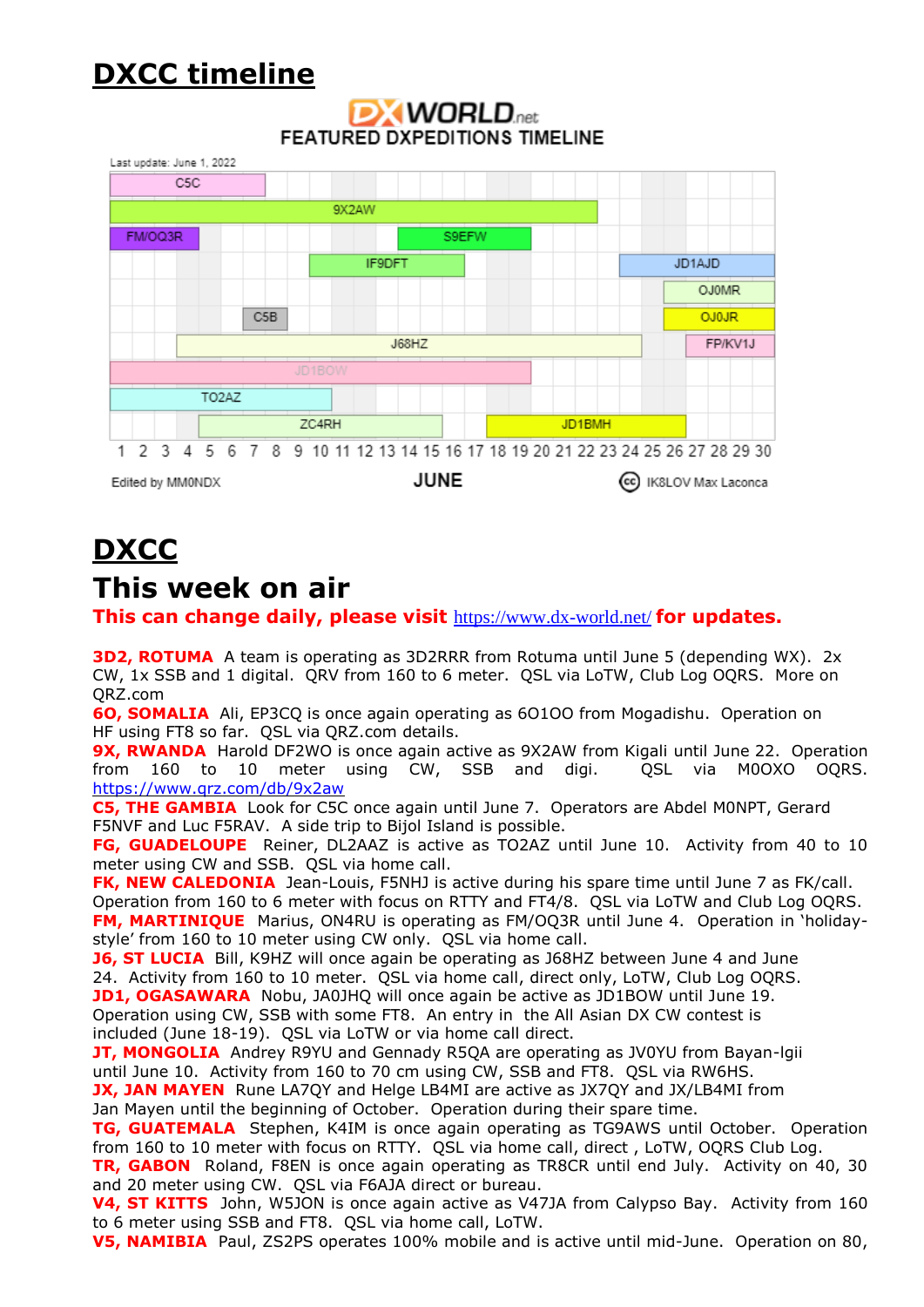60, 40, 30, 20 and 10 meter. QSL via LoTW.

**VP8, FALKLAND ISLANDS** Dave, VP8CLE (G1OCN) has published the following info: Advanced Notice of VPFF activations from mid-May to mid-June 2022.

A recent activation of VPFF-8112, East Bay, FD98XB by Bobby VP8ADR/P proved very successful. Further activations are planned of the following:

VPFF-8135 Volunteer and Cow Bay

VPFF-8130 Stanley Common and Cape Pembroke Peninsula including Cape Pembroke Lighthouse VPFF-8132 The Narrows

VPFF-8105 Bertha's Beach

VPFF-8121 Moss Side

VPFF-8108 Cape Dolphin

**VP9, BERMUDA** Yuri, VE3DZ updates: Will continue as VP9/VE3DZ for another couple of days before wrapping it up for good.

**ZC4, UK SOVEREIGN BASE AREAS CYPRUS** Dave, G4WXJ will once again be operating as ZC4RH from June 5 until June 15. Activity from 40 to 10 meter using CW, SSB and FT8. QSL via LoTW, home call bureau or direct.

## **Coming up soon**

**S9, SAO TOME** Look for Ryan K0EFW as S9EFW during June 14-19. Activity on 40, 20, 15 and 10 meter using SSB. QSL via home call, LoTW.

## **QSL preview**

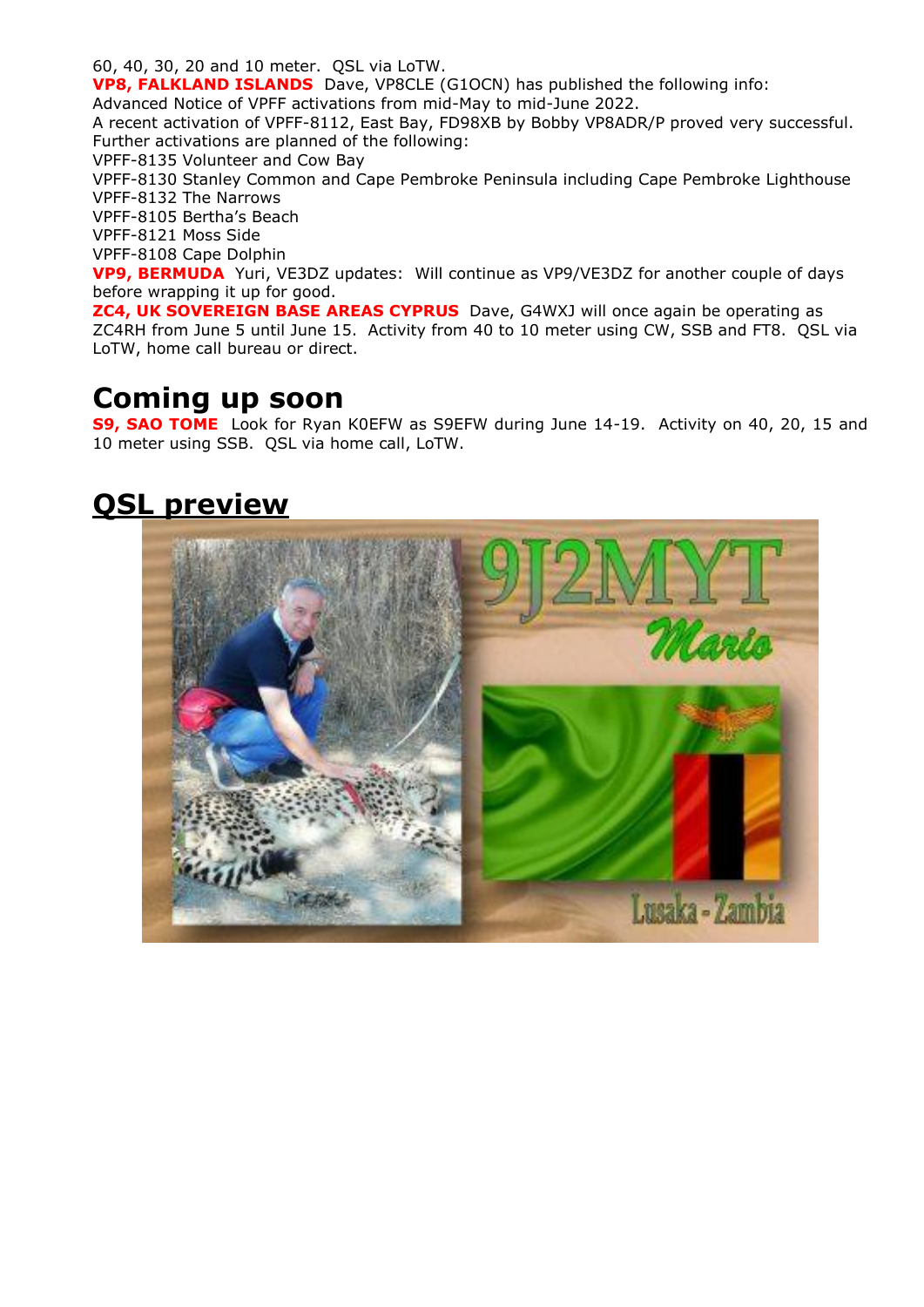# **IOTA This week on air**

## **AFRICA**

**AF-060 Bijol Isl** Team C5B will once again be QRV on June 7 between 0900-1600z. Planning is in progress.

## **ASIA**

**AS-200 Shodo Isl** Take, JS6RRR and Take JI3DST are operating as call/5 until July 4. QRV from 80 meter to 70cm using CW, SSB and digi. **JI3DST/5** (mainly for DX) **JJ5RBH** (mainly for JA) **JS6RRR/5** (mainly for JA) **JS6RRR/P** (for FT8) Please check QRZ.com for QSL info.

## **EUROPE**

**EU-017 Lipari Isl** Francesco, IK6QON will be active in 'holiday-style' as ID9/call. QRV from June 4 until June 10 from 80 to 6 meter using CW and SSB. QSL via home call, direct or bureau. **EU-125 Romo Isl** Stefan, DL7AOS will be QRV as 5P5K between June 4 and June 18. Activity in

'holiday-style' with efforts from 80 to 6 meter using SSB and digi.

**EU-137 Ven Isl** Lars, SM3CUK will once again be active as SA6G/7 between June 6 and June 12. Operation in 'holiday-style' from 40 to 10 meter using CW with some SSB. QSL via home call, LoTW and Club Log.

**EU-189 Isle of Rockall** A team with Nobby G0VJG will be operating as MM0UKI/P from the most inhospitable places on Earth. Plan is to be QRV from June 6 until June 19. Nobby will be the sole operator for 1-2 days depending the weather. QSL via M0OXO, OQRS. <https://www.rockall2022.org/>

## **OCEANIA**

**OC-150 Lombok Isl** Look for YB9GV/p, YC9KNX/p and YD9GHS/p to be active from Mount Rinjani, the second highest volcano in Indonesia on June 3-5. Operation on 40 and 15 meter using mainly SSB, possibly with some FT8, RTTY and CW. QSL direct to HA3JB OQRS.

# **Coming up soon**

## **EUROPE**

**EU-054 Favignana Isl** Members of the Italian DXpedition Team will be active in 'holiday-style' as IF9IDT between June 10-16. Operation from 80 to 6 meter using CW, SSB and FT8. <http://www.i2ysb.com/idt/>

## **ANNOUNCEMENTS Announced DX**

## *THE NEWCOMERS*

**5H, TANZANIA** Eugen, DL8AAI will be operating as 5H2JK during August. QRV from the Kilimanjaro region during his spare time. More to follow.

**ZL7, CHATHAM ISL** Jeff, K5WE will be operating as ZL7/call between September 9 and September 21. QRV from 160 to 10 meter using CW, FT4/8, SSB and RTTY. QSL via Club Log OQRS or via home call. <https://k5we.com/zl7-k5we/>

## *THE REMINDEcRS*

**3A, MONACO** Paul F6EXV and Florian PB8DX plan to be active as 3A6M in the first half of July 2022. Special activity on 6 meter is included together with the local ARM association. QSL via F6EXV Club Log, LoTW.

**3A, MONACO** Team 3A3A will be QRV during the CQWW SSB contest 2022 (October 29-30). More to follow.

**3B8, MAURITIUS** Team 3B8M will again be QRV during CQWW CW (November 26-27) and a few days before and after the contest. This will be a M/M operation and confirmed operators so far are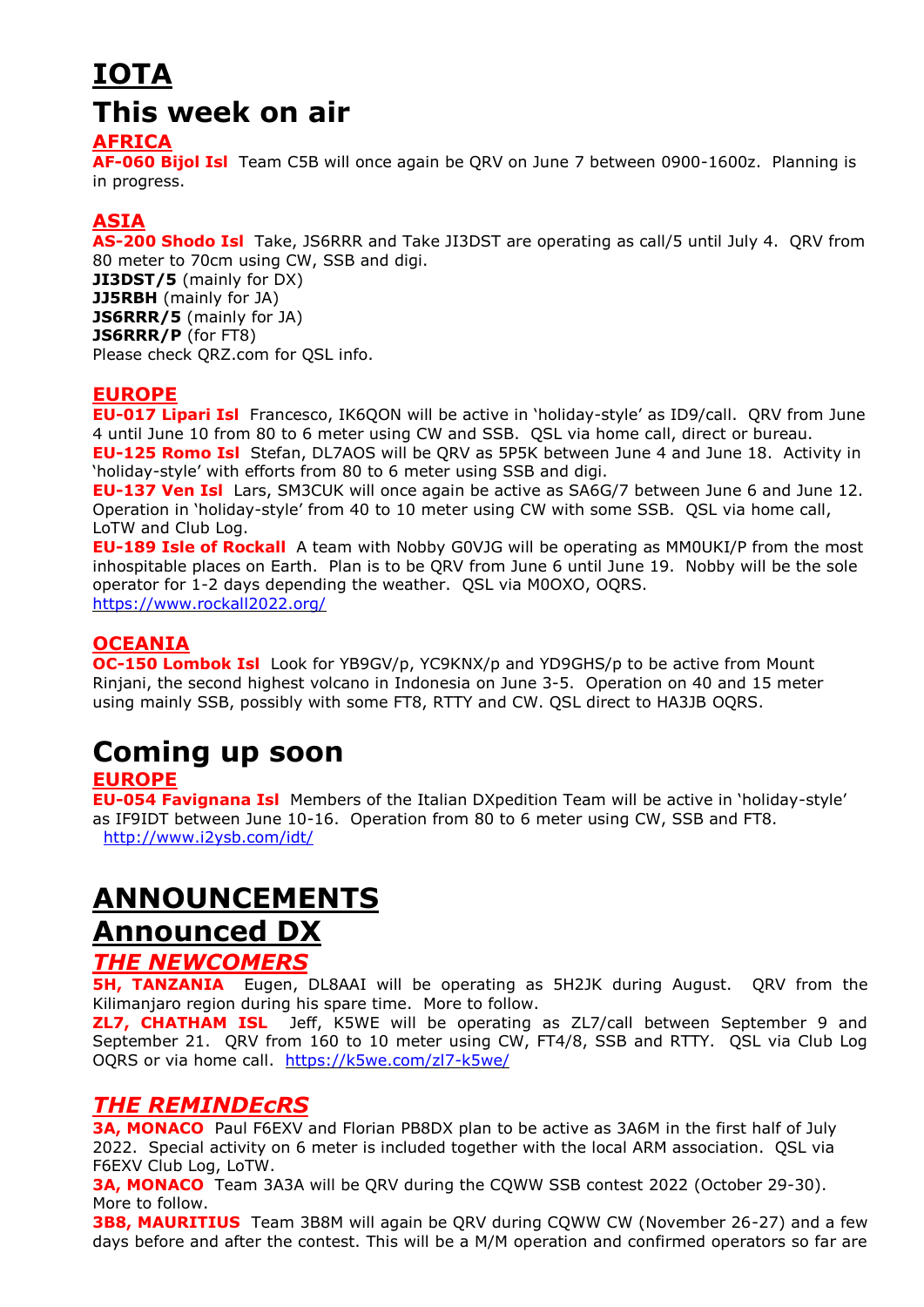G0CKV, KX7M, M0SDV.

**3B9, RODRIGUES ISL** A team with 3B8FA, 3B8GF, 3B8CF, 3B8FV and 3B8BAN will be active between August 5 and August 9. Call pending. Operation on HF with an QO-100 SAT operation. **5H, TANZANIA** Sergey, UT8UU says that the 5H3UU DXpedition in scheduled for the second half of 2022. More to follow.

**5H, TANZANIA** Roman, RA/3W3RR (ex-9Q9RR) has announced plans to be active from Zanzibar island, AF-032. Currently no set dates as to when 5H1RR activity may happen due to COVID-19. More info to follow in due course..

**7P, LESOTHO** A South African team will be operating as 7P8CW from November 2 until November 7. A team of 8 ops will be active using SSB, CW and LoTW. QSL via LoTW.

**A3, TONGA** Stan LZ1GC and Ivan LZ1PM will be operating as A35GC sometime in 2022.Activity from 160 to 10 meter using CW, SSB, RTTY and FT8. Logs uploaded during the DXpedition to Club Log. QSL via LZ1GC OQRS, direct or bureau.

**CY0, SABLE ISL** Permission for a DXpedition has been authorized with the team: WA2DAN, N2IEN, K5DHY, K5YY, K4UEE, WW2DX, AA4NC, N8AA, N2TU. The CY0C Sable Island DXpedition team will be active as CY0S in the fall of 2022. They are working hard to get the DXpedition scheduled.

#### <http://cy0dxpedition.net/index.html>

**D6, COMOROS** Dates still to be determined but D60AE will be on air sometime 2022. A multinational 12 operators team of the F6KOP Radioclub will be with 5 stations in CW, SSB, RTTY and FT8/FT4 modes from 160 to 10 meter + QO-100.

**E6, NIUE** Stan LZ1GC and Ivan LZ1PM will be operating as E6AM during October-November. Activity from 160 to 10 meter using CW, SSB, RTTY and FT8. Logsuploaded during the DXpedition to Club Log. QSL via LZ1GC OQRS, direct or bureau.

**FO0, AUSTRAL ISL** Haru, JA1XGI will be QRV as FO/call during November . Schedule depending Covid situation. Operation from 160 to 10 meter using CW and digi. QSL via LoTW.

**FP, ST PIERRE & MIQUELON** Chris, VO1CH updates DX-World that due to Covid-19,the TO5T DXpedition to St Pierre & Miquelon has been postponed sometime in 2023. Activity from 160 to 6 meter using CW, SSB and FT8. <http://www.to5t.com/>

**FS, ST MARTIN** The TO9W team will once again be QRV from November 30 until December 9. The team with K9NU, N9EP, W9AP, FS4WBS and K9EL will be active on all bands and all modes with efforts on CW. QSL via W9ILY, LoTW.

**FS, ST MARTIN** Look for Pier, FS/W1NA and Marco, FS/KC9FFV in future activity during various periods next year. QRV in 'holiday-style' from 40 to 6 meter using SSB and FT8. QSL both call via IZ1MHY, LoTW.

**FT/W CROZET ISL** After many months of efforts and negotiations, the TAAF (the body in charge of the FTs administration) has granted permission for a one-man nearly 3-month operation from Crozet Island to Thierry F6CUK, from mid-December 2022 to mid-March 2023 (be patient!) Exact dates will come just prior to the operation. The last activity from Crozet was in 2009 by Florentin F4DYW as FT5WQ. <http://crozet2022.r-e-f.org/>

FW, WALLIS & FUTUNA Tom, KH0/KC0W informs: due to Covid this trip will be postponed.

As soon the situation changes Tom will let us know when he departs Saipan.

**HB0, LIECHTENSTEIN** Joe, OZ0J will be QRV as HB0/call from June 28 until July 5. Operation on HF using CW, SSB and FT8. Logs will be uploaded to Club Log live or daily. QSL via Club Log OQRS, LoTW, direct.

**HK0, SAN ANDRES ISL** A team with LU1FM, LU7MT and LU9FHF will be active as 5J0DX and 5K0T from September 16 until September 26. Operation from 80 to 10 meter using CW and SSB. QSL via LU1FM.

**J2, DJIBOUTI** The Mediterraneo DX Club will be operating as J28MD between October 29 and November 7. A large team with IZ8CCW – IZ4UEZ – IZ3GNG – IZ2GNQ – YO8WW – AG4W – IK4QJF – DJ5IW – DL6LZM – DL8JJ – KO8SCA -DL8OBF – NG7M – IU8LMC will be QRV with focus on the low bands and WARC. <http://mdxc.org/j28md/>

**JD1, OGASAWARA ISL** Harry, JG7PSJ will once again be QRV as JD1BMH from June 18 until June 26. Operation from 40 to 10 meter using CW, SSB and RTTY.

**JD1, OGASAWARA ISL** Look for JD1BQI (JE3GRQ) and for JD1/JR3DVL between June 30 and July 8. Main goal of their trip is 6 meter EME and multi hop ES to NA. <https://www.qrz.com/db/JD1BQI>

**JD1, OGASAWARA ISL** Koh, JA1ADT will be operating as JD1AJD between June 24 and July 2. Activity from 20 to 6 meter using CW and FT8. Focus on 6 meter for EU and NA. QSL via home call.

**JX, JAN MAYEN** Stian, LB5SH will once again be active as JX/call late June for about 5 days. Operation primarily SSB and FT8. More to follow.

**KH8, SWAINS ISL** Due to the Covid-19 pandemic it is still impossible to travel to Swains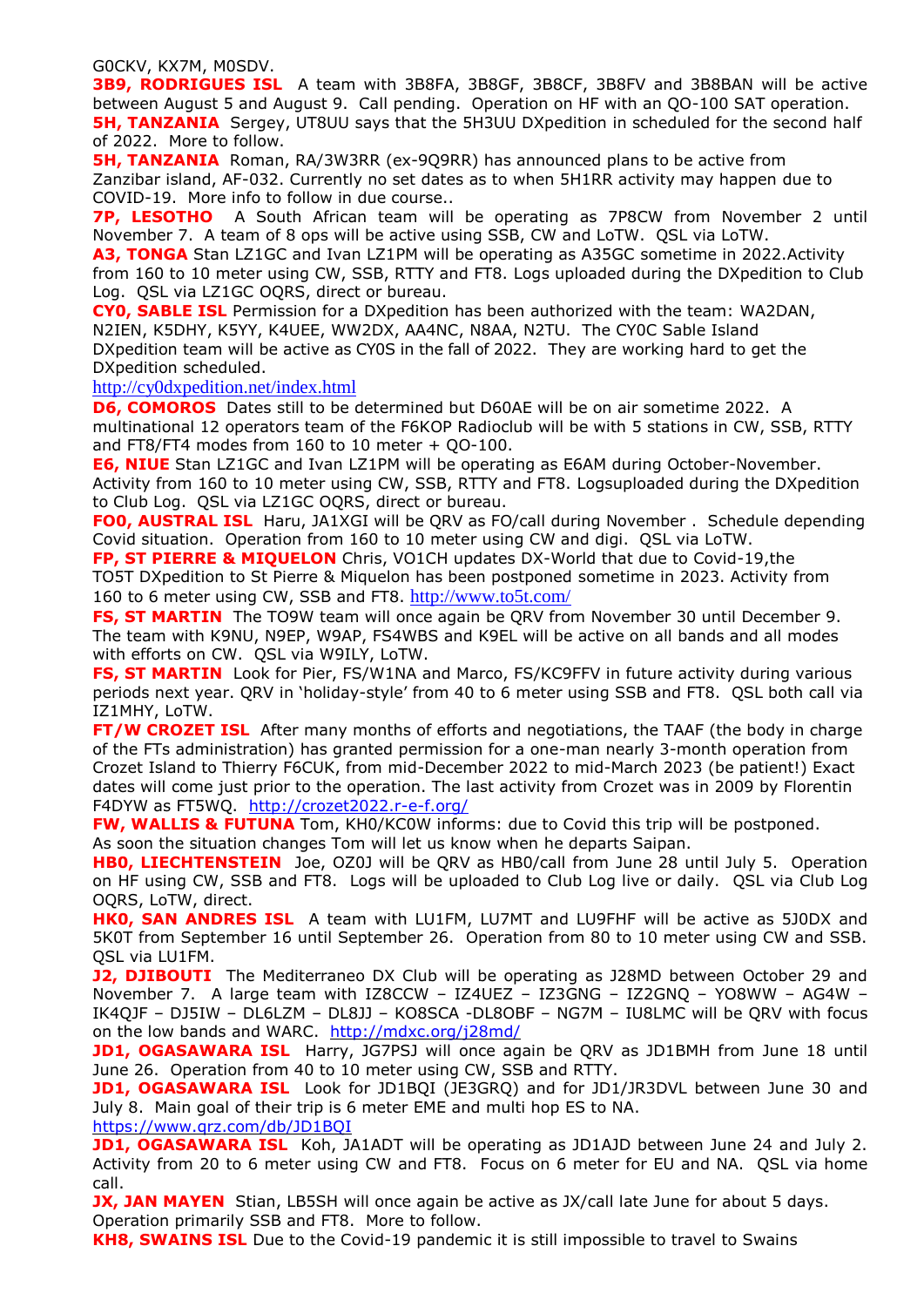Island. Alex Jennings (owner of island) and the team will start planning again sometime March 2023.

**OJ0, MARKET REEF** Henri, OH3JR will be active as OJ0JR between June 26 and July 6. Activity during his spare time on HF using CW, FT8 with some SSB. QSL via home call, Club Log OQRS. **OJ0, MARKET REEF** Pertti, OG2M will be QRV as OJ0MR from June 26 until July 6. Main focus on 6 meter using CW, SSB and FT8. QSL via LoTW.

**P2, PAPUA NEW GUINEA** A DXpedition will take place in honour of the 175<sup>th</sup>anniversary of the Nikolay Miklouho Maclay. More to follow. QSL via RM0L.

**PJ5, ST EUSTATIUS** John, W5JON will once again be active as PJ5/call from October 25 until November 4. Operation from 60 to 6 meter using SSB and FT8.

**PY0F, FERNANDO DE NORONHA** We have no firm dates on this activity, but Rodrigo PY2KC mentions he will try to be active from Fernando da Noronha sometime in 2022 as PY0FFF. Activity depends on Covid situation.

**PY, BRAZIL**Team ZY8AM will be active from the Amazon Rainforest (Amazon State, Brazil) during July 1-12, 2022. Grid Locator: FI61hf. Operation from 160 to 6 meter using CW, SSB and FT8. Team: PY5AKW, PY5AMF, PY5QW, PY5ZD, PY5ZHP, PP8HOL, PP8JR, PW8BR, PW8GTB. QSL: LoTW or Direct (2 USD + SAE, No IRC).

**PZ, SURINAME** Fox, PD0FOX will be active as PZ5JT during spring 2022 from Zanderij. He is going there for jungle training with the 11 Air Assault Brigade. Operation on 20, 17, 15 and 10 meter. More to follow.

**TL, CENTRAL AFRICAN REPUBLIC** The DXpedition to C.A.R has been rescheduled to November 2022 (at the end of the rainy season).

**TY, BENIN** The Russian DXpedition Team will be operating as TY5RU between October 10 and October 25. Operation from 160 to 6 meter using CW, SSB and FT8. QSL via Club Log OQRS, LoTW.

**VK9C, COCOS KEELING ISL** Zeljko, VK6VY together with VK6CQ, VK6SJ and perhaps others will be operating as VK9CM between October 26 and November 3. Activity from 160 to 10 meter using CW, SSB and FT8. An entry in the CQWW SSB contest is included as VK9C. QSL via EB7DX. **VP2M, MONTSERRAT** Once again, look for Thaire, W2APF as VP2MDX between January 2 and March 31, 2023. QSL via home call.

**VP2V, BRITISH VIRGIN ISL** Dario, KP4DO will be operating from Tortola as VP2V/call. Dates not yet mentioned. More to follow.

**XU, CAMBODIA** This DXpedition had been due to take place during March, however since many of the team were from Ukraine it's clear it had to be postponed. Juris YL2GM, team leader explains: My team planned expedition XU7AKT in March. The expedition had to be cancelled due to the war in Ukraine. However, Latvian Radiosport Federation supports Ukraine during these tough times and invites radio amateurs around the world to join this support by donating. More info can be found on the LRSF homepage: <https://www.lral.lv/lrsf/index.html>

**YN, NICARAGUA** Robert, DL7VOA will be QRV from Guacalito de la Isla as YN5AO. Dates are still in planning phase due to COVID. Operation in 'holiday-style' with a focus on the low bands. QSL via Club Log OQRS. <https://www.qrz.com/db/YN5AO>

## **Announced IOTA**

## *THE NEWCOMERS*

## **ASIA**

**AS-117 Otsu Isl** Kenji, JA4GXS will once again be active as call/4 on June 18-19. Operation on 40, 20, 17, 15 and 6 meter using CW, SSB and FT8. QSL via home call.

## **OCEANIA**

**OC-247 Pulau Sapuka Besar** Planning on stage for YB8HZ, YB8DKL, YC8AQY, YC8BNZ and YC8ES to be QRV on HF and 6 meter. More to follow.

## *THE REMINDERS*

## **ASIA**

**AS-059 Nedorazumeniya Isl** Russian Robinson Club members Oleg R7LP, Mike RM2E, Maxim RU5D, Eugene RZ3EC, Igor UA0IDZ and Igor UA3EDQ will be operating as RI0IR between July 22- 27. Also an activity from Sikulun Island on July 28-29. Dates may change depending the weather conditions. Activity is planned from 40 to 10 meter using CW, SSB and FT8. QSL via RZ3EC, LoTW and Club Log.

**AS-079 Miyako Isl** Take JS6RRR and Take JI3DSTwill be operating as call/6 from July 18 until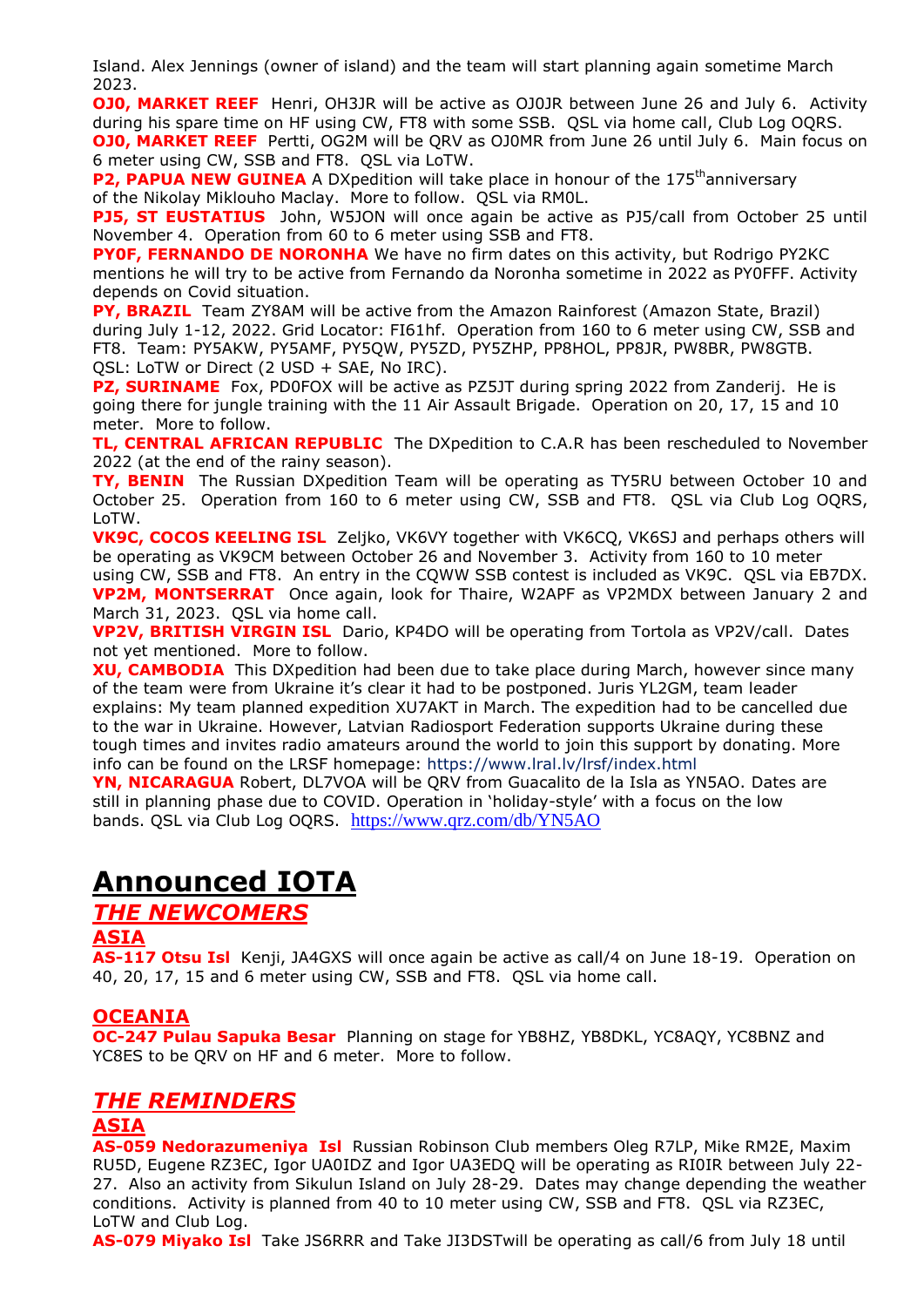August 1. Activity from 40 to 6 meter using CW, SSB and digi. QSL via homecalls. **AS-082 Brusneva Isl** The Russian Robinson Team (UA6EX, RM0F, R7AA, R4WAA) will be active as RI0QQ between July 27-31. An entry in the IOTA contest is included. <https://dxpedition.wixsite.com/ri0qq/>

**AS-107 Samet Isl** E20AX/p has had to postpone the activation of Samet Island that was originally scheduled for 8-10 January 2022 because of the Omicron outbreak. A new date is yet to be set.

**AS-125 Chang Isl** Team HS7AP/P will be active from Chang Island during July 29 to August 1. Participation in the RSGB IOTA contest. QRV on 80-40-20-15-10m, CW, SSB & FT8. QSL via E21IZC.

**AS-140 Char Kukri-Mukri** The S21DX will once again be active during November 2022. They plan multiple stations from 80 to 12 meter. More to follow.

## **EUROPE**

**EU-181 Sveti Ivan Isl** During the IOTA contest 2022 (July 30-31), a joint Bulgarian Greek team will be active as LZ0KP. QSL via SV2CLJ.

## **NORTH AMERICA**

**NA-067 Hatteras Isl** Mike, WL7G will be operating as call/4 between October 24-29. Activity on 80, 40 and 20 meter using CW and SSB. QSL via home call, LoTW.

**NA-070 Kiska Isl** The postponed KL7RRC IOTA DXpedition to Kiska Island has been rescheduled and is now expected to take place on July 4-11. The team includesN3QQ, N6XG, N7QT, NL8F and W8HC. QSL via N7RO.

**NA-123 Turneffe Atoll** Full info still to come in, but keep an eye on the V3E QRZ page for news on an upcoming DXpedition to Mauger Caye, Turneffe Atoll, NA-123 by the Belize Amateur Radio Club.

## **OCEANIA**

**OC-012 Yap Isl** Tom, KC0W has plans to be active from Yap Island as V63COW. Exact dates will be announced as soon as travel restrictions to Micronesia are lifted. QRV on HFusing only CW. QSL via home call, no LoTW.

**OC-037 New Zealand Sub Antarctic Islands (Campbell Island)** The Perseverance DX Group (PDXG) has some unfinished business. Several members participated on the 2012 ZL9 activation that was cut short by weather. After their successful VP8PJ South Orkney Islands 2020 DXpedition, PDXG is pleased to announce their intention to activatethe New Zealand Sub-Antarctic Islands (ZL9), Campbell Island. Club Log #24 most wanted, in the 2022 timeframe.

The plan includes 160-10m operation, CW/SSB/RTTY/FT8, with emphasis on 160, 80, 60, 40 and propagation dependent, 12 and 10 meters.

# **Special calls**

## *THE NEWCOMERS*

**9M2, WEST MALAYSIA** Look for **9M22DX** throughout June. A SOTA operation will be conducted from Bukit Perangin on 3-5 June. QSL direct to 9M2CDX; the log will be uploaded to Club Log on a daily basis.

**EA, SPAIN** Members of the Radio Club Torrevieja take part in the Museum Ships on the Air event from the submarine S-61 Delfin on June 4 and 5 with the callsign **EH5SUB**. All contacts to be confirmed with a special QSL card. (TNX DXNL)

**F, FRANCE TM6CXJ** honours the memory of Pierre Marge (F6CXJ) from June 1 to 6. QSL via F2FZ (d/B) or LoTW. (TNX DXNL)

**G, ENGLAND** The following special event stations celebrate Queen Elizabeth's Platinum Jubilee throughout June: **GB70E** from Windsor Home Park, **GB70I** from Northern Ireland, **GB70M** from Scotland, **GB70W** from Wales, **GB70U** from Guernsey, **GB70J** from Jersey, and **GB70D** from the Isle of Man. An award is also available. QSL via M0OXO (OQRS). (TNX DXNL)

**G, ENGLAND** The Andover Radio Club joins the Jubilee celebrations with the callsign **GB70QPJ** from June 1 to 28. QSL via bureau or direct. (TNX DXNL)

**HS, THAILAND E2WRTC** supports the preparation of the World Radiosport Team Championship from June to September. Champ/E21EIC and Zaki/E29TGW will form a team for the event to held in July 2023 in Bologna, Italy. (TNX DXNL)

**I, ITALY** Special callsign **IR4DX** will be in use between 1 June and 30 September for various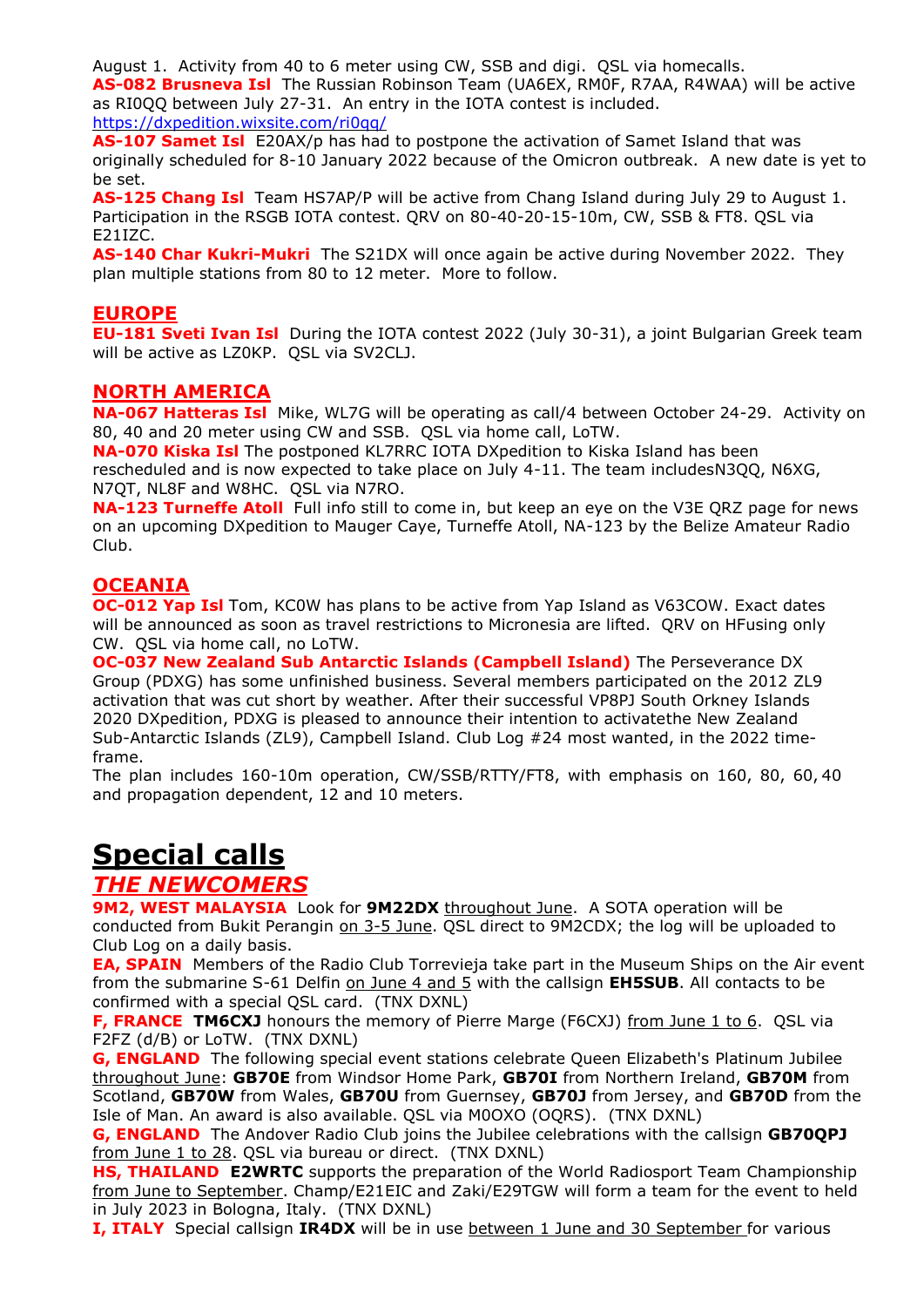activities, including participation in the International Lighthouse Lightship Weekend (20-21 August) from Goro Lighthouse. QSL via eQSL and LoTW. (TNX 425DX)

**I, ITALY** Launched in 1904, the "Elettra" was a two-masted steam yacht that Guglielmo Marconi used as a floating laboratory for many experiments. Part of her keel stands in the grounds of Villa Griffone, at Pontecchio near Bologna, from where ARI Fidenza will be active as **IY4ELE** during the Museum Ships Weekend on 4-5 June. QSL via IQ4FE. (TNX 425DX)

**K, USA W5KID** from the destroyer USS Kidd (DD-661) will take part in the Museum Ships on the Air event on June4/5. For QSL info see qrz.com. (TNX DXNL)

**LZ, BULGARIA** The Bulgarian Radio Club Blagovestnik (LZ1KCP) continues to honour the memory of Orthodox saints during June with the callsign **LZ444KA**. QSOs count towards the new All Saints - 2022 award. QSL via bureau, LZ1KCP (d). (TNX DXNL)

**PA, THE NETHERLANDS PA22ARDF** is a Dutch special event station promoting Amateur Radio Direction Finding (aka radio-orienteering or fox-hunting). Look for activity from 26 May until 7 June. All QSOs will be confirmed via the bureau; direct cards should be requested via Club Log's OQRS. (TNX 425DX)

**SP, POLAND SN35FISTS** is the special callsign for Adam, SQ9S to celebrate the 35th anniversary of the FISTS CW Club (International Morse Preservation Society, https://fists.co.uk/) from 24 May until 30 June. All QSOs will be confirmed via the bureau, LoTW and eQSL.

**VE, CANADA VE2SPEED** draws attention to the Formula 1 Grand Prix in Montreal during June. QSL via VE2JCW (d/B), LoTW. (TNX DXNL)

**VE, CANADA** The club station VE3CWM at the Cold War Museum celebrates its 20<sup>th</sup> anniversary with the callsign **VE3CWM20** during June on 80-10m. QSL via VE3BX (d/B), qrz.com, LoTW. **ZB, GIBRALTAR** Radio amateurs in Gibraltar may use the **ZQ**-prefix during June to mark Queen Elizabeth's Platinum Jubilee. (TNX DXNL)

## *THE REMINDERS*

**9A, CROATIA 9A652AA** and **9A655AX** are the special callsigns that Tom, 9A2AA and Josip, 9A5AX will be using throughout 2022 to mark their 65th year in amateur radio. QSL via home calls. (TNX 425DX)

**9A, CROATIA 9A302AA** is the callsign that Tom, 9A2AA is using until 13 July to celebrate the 30<sup>th</sup> anniversary of Croatia's independence. QSL via 9A2AA. (TNX 425DX)

**9H, MALTA** John/9H1CJ (ex 5Z4JC) commemorates the destruction of the Maltese Capuchin Monastery and its Church through bombing attacks in 1942 (April 4/5) with the callsign **9H6CAP** during June. QSL direct via 9H1CJ. (TNX DXNL)

**DL, GERMANY** Special callsigns **DF90TJU**, **DK90TJU**, **DL90TJU**, **DM90TJU**, **DP90TJU**, **DQ90TJU** and **DR90TJU,** plus **HB90JU** from Switzerland, will be activated from 1 March to 30 June for the 90th anniversary of the maiden flight (7 March 1932) of the Ju52/3m transport aircraft designed and manufactured by German aviation company Junkers. An award will be available, see https://90tju.de/ for information and the OQRS for bureau cards. (TNX 425DX) **DL, GERMANY** Club station DL0IMO will operate special callsign **DR50BAWA** throughout 2022 to

celebrate the 50th anniversary of the DARC's Intruder Monitoring Service (https://www.intrudermonitoring.de/). QSL via the bureau. Started in 1972 and formerly known as Bandwacht, the Intruder Monitoring is the German branch of the IARU Monitoring System, whose primary objective is the search, classification, identification and initiation of steps leading to the removal from amateur bands of radio signals of non-amateur stations causing harmful interference to the amateur services. (TNX 425DX)

**DL, GERMANY** The DARC club Hanau (DOK F09) celebrates 85 years of amateur radio in their city with the special DOK 85AFHU for their club callsign **DL0HO** during 2022. QSL via bureau. (TNX DXNL)

**DL, GERMANY** The DARC club Telgte (DOK N44) celebrates its 44th anniversary in 2022 with the callsign **DP44N44T** (special DOK 44N44). An award is also available. QSL via bureau. (TNX DXNL)

**DL, GERMANY** During 2022, look for **DB50AFZ** for the 50th anniversary since the Deutscher Amateur Radio Club (DARC) relocated from Kiel to the Amateurfunk-Zentrum (Amateur Radio Centre), the newly built headquarters in Baunatal. All QSOs will be confirmed automatically via the bureau; direct cards via DL2VFR. (TNX 425DX)

**DL, GERMANY DF40BGK** is active during 2022 for the 40th anniversary of DARC Ortsverband Bergkamen. QSL via the bureau, LoTW and eQSL. (TNX 425DX)

**DL, GERMANY DK050BN** is QRV during 2022 for the 50th anniversary of Contestgruppe Bingen (DK0BN) QSL via the bureau, LoTW, direct cards via DK5PD. (TNX 425DX)

**DL, GERMANY** During 2022, DL60LINDAU is active for the DARC Ortsverband Lindau-Westallgau's 60th anniversary. All QSOs will be confirmed automatically via the bureau, direct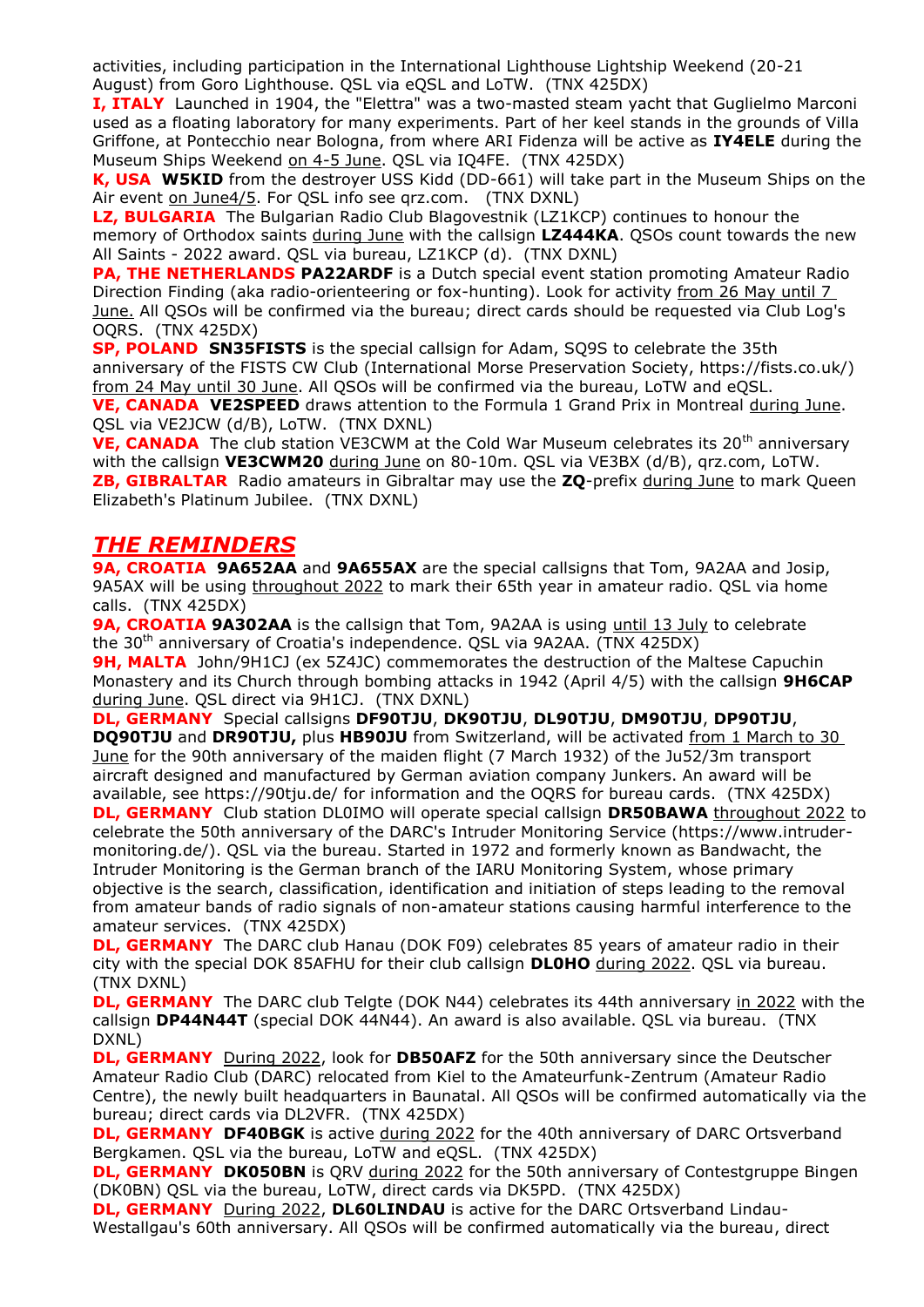cards via DL1CBQ. (TNX 425DX)

**DL, GERMANY** Look for **DL73AFUG** during 2022 for the 73rd anniversary of the first Amateurfunkgesetz (AfuG), the German amateur radio regulations that came into force on 23 March 1949. QSL via operator's instructions. (TNX 425DX)

**DL, GERMANY DL75DRG** is QRV until end 2022 for the 75th anniversary of DARC Distrikt Ruhrgebiet. QSL via operator's instructions. (TNX 425DX)

**DL, GERMANY DL75HIL** is active until end 2022 for the 75th anniversary of DARC Ortsverband Hilden (DL0HIL/DL0CK). QSL via the bureau, LoTW and eQSL. (TNX 425DX)

**DL, GERMANY** Special callsign **DM60CSJ** is active until end July for the 60th anniversary of Club Station Jesewitz (DL0SAX). QSL via the bureau and eQSL, direct cards via DL2VM. (TNX 425DX) **DL, GERMANY** The special event station **DR125MB** (special DOK 125MB) draws attention to the Muengsten Bridge, Germany's highest railway bridge, built 125 years ago. QRV until November 30. QSL via bureau, LoTW, DD3JN (d). (TNX DXNL)

**DL, GERMANY** The German section of the International Federation of Railway Radio Amateurs will put their new club callsign **DL0OF** on the air with the special DOK MKO until Jan. 25 next year. QSL via bureau and DL4CR (d). (TNX DXNL)

**DL, GERMANY DL75RLP** is the special callsign for members of DARC's Ortsverband Mainz (DL0MZ) to celebrate the 75th anniversary of the German federal state of Rhineland-Palatinate throughout 2022. All QSOs will be confirmed automatically via the bureau and LoTW; direct cards can be requested via Club Log's OQRS. (TNX 425DX)

**EI, IRELAND**Special callsign **EI90IRTS** will be activated throughout 2022 to celebrate the 90th anniversary since the founding of the Irish Radio Transmitters Society, Ireland's IARU society. QSL via EI6AL. (TNX 425DX)

**F, FRANCE** For the 70th year the Association des Radioamateurs de la Sarthe (F6KFI) will operate a special event station for the 24 Hours of Le Mans. Look for **TM24H** on 29 May-12 June, with activity on various bands and modes (SSB, CW, RTTY, PSK, FT8). QSL via Club Log's OQRS, or via F6KFI. (TNX 425DX)

**F, FRANCE** Special callsign **TM61TC** will be activated on 30 May-4 June celebrating Claude Chappe's invention of the optical telegraph, the first practical telecommunications system of the industrial age. QSL via the bureau. (TNX 425DX)

**F, FRANCE** Franck, F4DTO and Patrick, F4GFE will be active as **TM400MO** for fiftheen days between 2 May and 21 October (see qrz.com for the actual dates). The special callsign memorializes the 400th anniversary since the birth of Moliere, the French playwright widely regarded as one of the greatest writers in world literature. QSL via F4DTO. (TNX 425DX) **F, FRANCE** Until the end of October, **TM400MO** marks the 400th birthday of the French writer

Moliere. Operators are Patrick/F4GFE and Franck/F4DTO. QSL via F4DTO (d/B). For more information see qrz.com. (TNX DXNL)

**F, FRANCE TM55SNSM** celebrates the 55th anniversary of the French sea rescue organisation Societe Nationale des Sauveteurs en Mer between March 18 and July 16. QRV on 80-6m on CW, SSB, and digital modes. QSL via bureau and eQSL. (TNX DXNL)

**F, FRANCE TM20KFZ** is the special callsign that members of the Club Radioamateurs Scientifique de la Haute-Vienne (F8KFZ) will be using during seven weekends until 25-26 June to celebrate the club's 20th anniversary. QSL via the bureau. (TNX 425DX)

**F, FRANCE** The Radioamateurs de Lot-et-Garonne will operate special callsign TM6CXJ on 1-6 June to honour the memory of their friend Pierre Marge, F6CXJ, who passed away on 28 January 2021. QSL via LoTW (preferred), or via F2FZ. Also activated in remembrance of Silent Keys are **TM3ZZ** (in memory of Michel Pelhate, F3ZZ) during a few weekends between 26 February and 3 July. QSL TM3ZZ via F4HIK; QSL TM9AP via F6GYH. (TNX 425DX)

**G, ENGLAND** Special event stations **GB1900HA** (operated by M0MNE) and **GB1900HW** (operated by M0TKF) are active until 23 December for the 1900<sup>th</sup> anniversary since the beginning of the construction of Hadrian's Wall (https://1900.hadrianswallcountry.co.uk/). QSLs via Club Log's OQRS and LoTW. A former defensive fortification which marked the boundary between Roman Britannia and unconquered Caledonia to the north, Hadrian's Wall is the largest Roman archaeological feature in Britain, and has been inscripted on the UNESCO World Heritage Site List since 1987. (TNX 425DX)

**G, ENGLAND GB100BBC** is the special callsign celebrating the 100th anniversary of the British Broadcasting Corporation throughout 2022. The BBC was formed on 18 October 1922, and daily radio broadcasts began on 14 November. GB100BBC will be on air from the BBC Radio Group's shack at BBC Broadcasting House in central London, as well as from other BBC premises and members' home QTHs around the UK. QSL via the bureau, LoTW and eQSL; direct cards will not be accepted. (TNX 425DX)

**GM, SCOTLAND** PS Waverley is the world's last seagoing paddle steamer. It's also her Diamond Jubilee in 2022. To celebrate this milestone, Col MM0NDX and Frank MM0HST plan to be active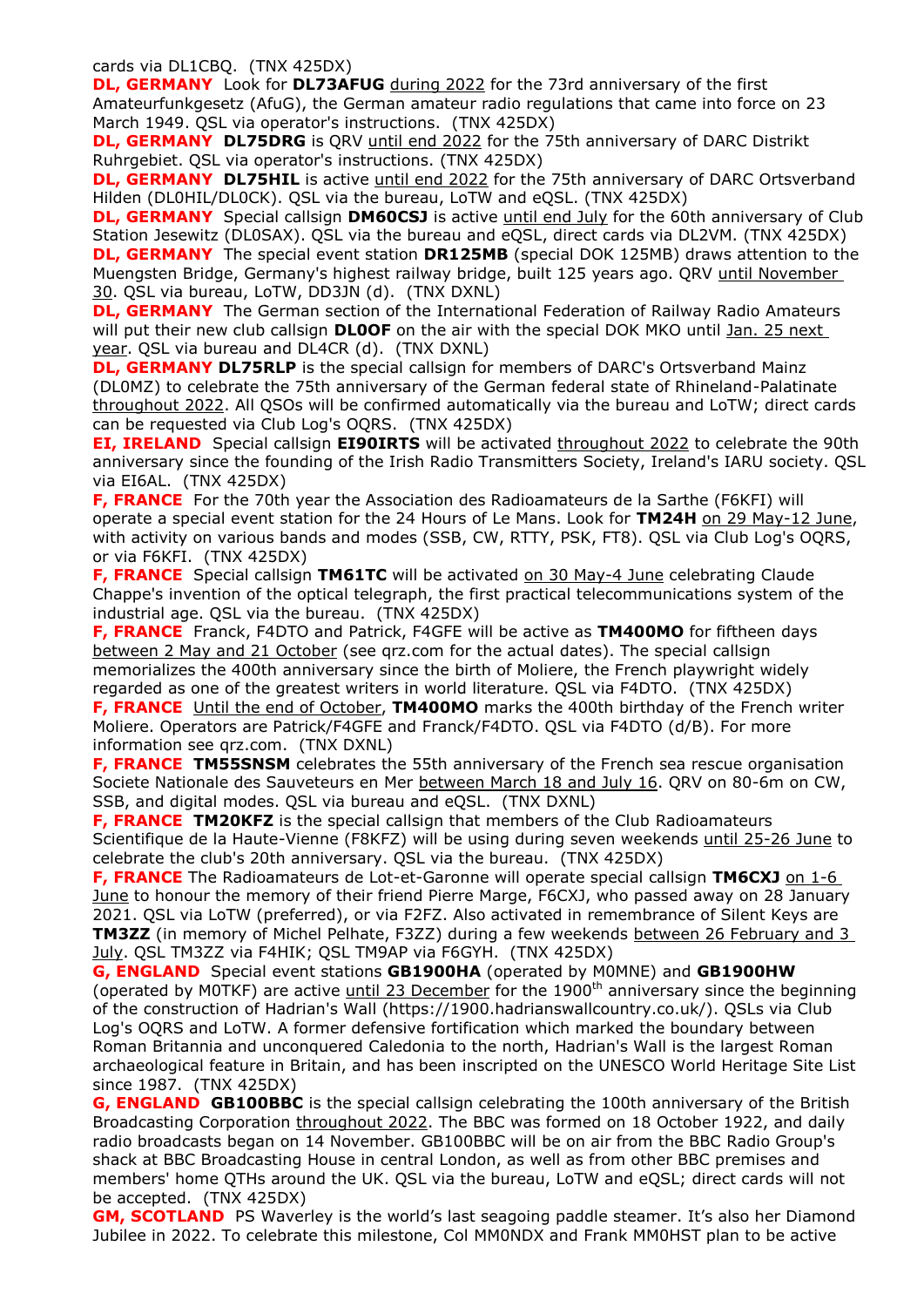**/MM** in mid-2022. Possibly one or two others will join them (to be determined after January). A meeting with the Waverley Steam Navigation Company in Glasgow, Scotland has been arranged for the middle of January 2022 whereby a route / itinerary will be confirmed. It's very likely the voyage will take place off the west coast of Scotland.

**HA, HUNGARY** The following special event stations mark the 200th birthday of the Hungarian poet Sandor Petofi until March 15, 2023: **HG200AN**, **HG200DO**, **HG200EF**, **HG200IR**, **HG200OT** und **HG200PS**. QRV on HF on CW, SSB, and FT8. An award is available as well. QSL via Club Log, LoTW. (TNX DXNL)

**HA, HUNGARY** The Szollosi Jozsef Radio Club (HA4KYB) is joining the city of Szekesfehervar's official celebrations of the 800th anniversary of the Golden Bull (Aranybulla), the royal charter issued in 1222 which represents the first constitutional document of the nation of Hungary. Look for special callsign **HG1222BA** to be active on all bands and modes throughout 2022. QSL via the bureau to HA4KYB. (TNX 425DX)

**HB9, SWITZERLAND HB50SH** is the special callsign that members of USKA Schaffhausen, HB9SH (https://www.hb9sh.ch/) will be using during 2022 to celebrate their club's 50th anniversary. QSL via LoTW, paper cards will be available only for QSOs made during the Helvetia Contest (23-24 April). (TNX 425DX)

**HP, PANAMA H32AT** is the special callsign that Jose, HP2AT is using until the end of the year to mark his 32 years in amateur radio. He uploads his log to qrz.com, Club Log and eQSL on a regular basis, and will upload all QSOs to LoTW at the end of the activity. Paper QSL cards will not be available. (TNX 425DX)

**I, ITALY** To promote the World Radiosport Team Championship to be held in Italy in July 2022, twelve special callsigns are activated until the end of the IARU HF Championship (10 July at 11.59 UTC). Look for **II1WRTC, II2WRTC, II3WRTC, II4WRTC, II5WRTC, II6WRTC, II7WRTC, II8WRTC, II9WRTC, II0WRTC, IR1WRTC** and **IO0WRTC** (the latter from Sardinia) to be QRV on the HF bands CW, SSB, RTTY and FT8. A certificate for QSOs made with special stations will be

available. (TNX 425DX)

**I, ITALY** Look for **II8CAP** until end 2022, this to celebrate the city of Procida, the Italian Capital of Culture 2022. Operation on HF using CW, SSB and FT8. QSL via IC8ATA.

**JA, JAPAN 8N650JP** is the special callsign for JARL's Okinawa Branch to celebrate the 50th anniversary since the Okinawa Prefecture was returned to Japan (15 May 1972) after 27 years of American administration. Look for activity between 1 April and 30 September. All QSOs will be confirmed automatically via the bureau. (TNX 425DX)

**LA, NORWAY LA100B** is the special callsign for NRRL's Bergensgruppen (LA1B) to celebrate its 100th anniversary throughout 2022. Several classes of awards will be offered for contacts made with LA100B. (TNX 425DX)

**LZ, BULGARIA LZ01MLN** is the special callsign to be used until end 2022 by the LZ Contest Team to celebrate the 1,000,000th QSO made by the LZ9W Multi-Multi Contest Station (http://www.lz9w.com/). The mark was reached during this year's CQ WW DX SSB Contest. QSL via LZ1PM. (TNX 425DX)

**OH0, ALAND ISL OH0100AX** is for the Alands Radioamatorer (OH0A) to celebrate until 9 June the 100th anniversary of the Aland Islands' selfgovernment from Finland.

The special callsign's suffix is the Internet country code top-level domain of the Aland Islands. (TNX 425DX)

**OK, CZECH REPUBLIC** The radio club Chrudim celebrates its 75<sup>th</sup> anniversary with thecallsign **OL75KCR** until the end of the year. QSL via Club Log OQRS. (TNX DXNL)

**ON, BELGIUM** Special event station OR100RCBE will be active from 1 March to 31 December to celebrate the 100<sup>th</sup> anniversary of the Radio Club Belge de l'Est. Established on 26 March 1922, it is nowadays' UBA GDV (Groupement de Verviers). QSL via ON4GDV. (TNX 425DX)

**OZ, DENMARK** Radio amateurs around the world can obtain an anniversary award by having contacts using CW, Phone or Digital modes with SES **OZ5ØDDXG** during 2022.

The anniversary callsign may be contacted once a month, on each band and with each modulation type. Each approved contact counts 1 point.

The award can be sent by e-mail (free of charge) or by postal mail for 10 USD. Application is sent to award manager OZ4CG Carsten – *oz4cg@live.dk*

**PA, THE NETHERLANDS PI750GAZ** is the special callsign for VERON District A17 (PI4GAZ) to join the celebrations for the 750th anniversary since Gouda was granted city rights (19 July 1272). Look for activity from 1 April until 30 September. QSL via Club Log's OQRS, or via the bureau. (TNX 425DX)

**PA, THE NETHERLANDS** Wino, PA0ABM is active as **PA75DXCC** until 2 August. QSL via Club Log's OQRS , LoTW, eQSL, or via home call. The special callsign celebrates the 75th anniversary of the first post- World War II list of DXCC members, published in the July 1947 issue of QST. (TNX 425DX)